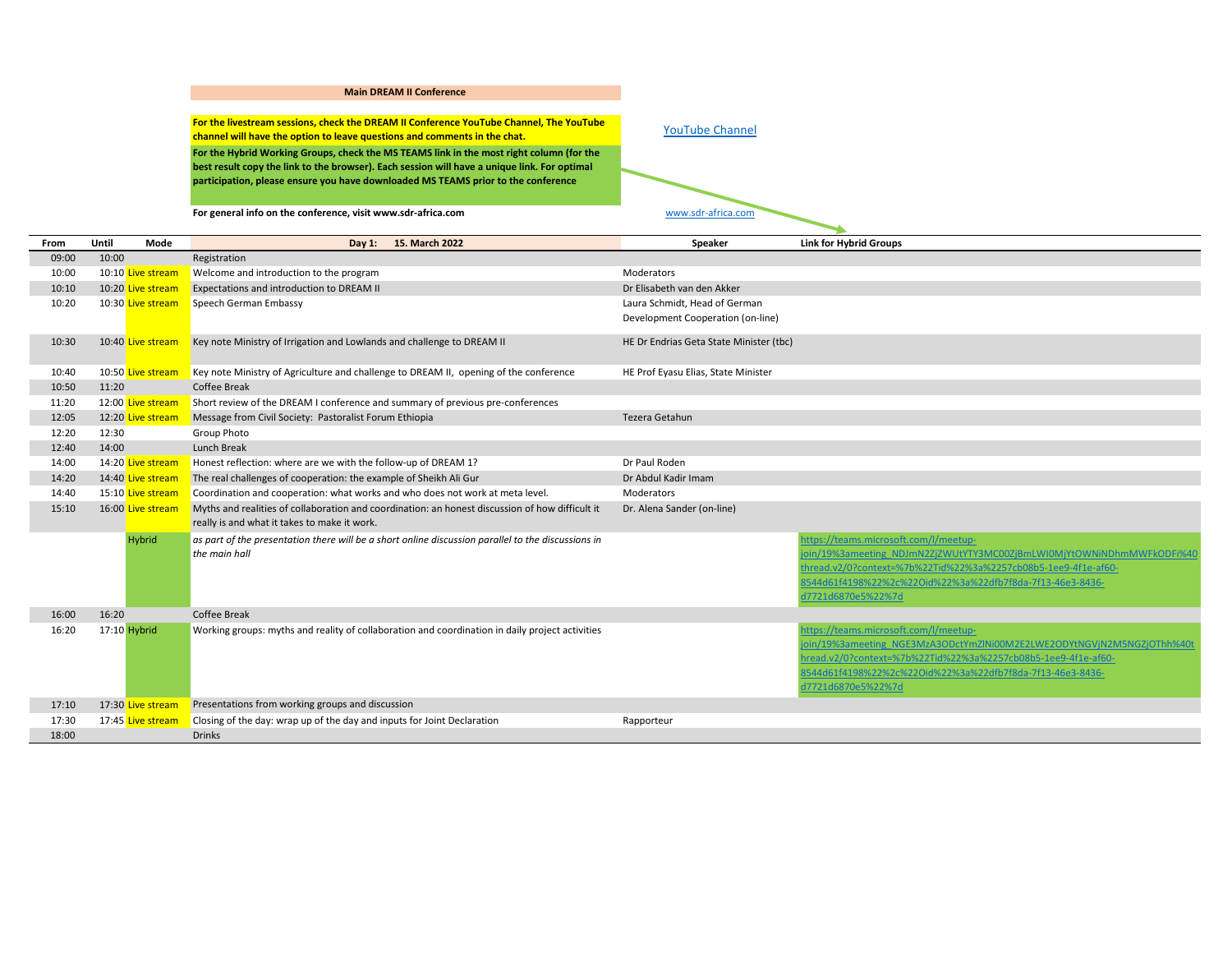| From  | Until<br>Mode            | Day 2: 16 March 2022                                                                                                                                                                        | Speaker                    | <b>Link for Hybrid Groups</b>                                                                                                                                                                                                                                       |
|-------|--------------------------|---------------------------------------------------------------------------------------------------------------------------------------------------------------------------------------------|----------------------------|---------------------------------------------------------------------------------------------------------------------------------------------------------------------------------------------------------------------------------------------------------------------|
| 08:30 | 09:30                    | Registration                                                                                                                                                                                |                            |                                                                                                                                                                                                                                                                     |
| 09:00 | 09:15 Live stream        | Welcome and summary of day 1, introduction to the program                                                                                                                                   | Moderators                 |                                                                                                                                                                                                                                                                     |
| 09:15 | 09:25 Live stream        | Ice breaker/activation                                                                                                                                                                      | Moderators                 |                                                                                                                                                                                                                                                                     |
| 09.25 | 09.35 Live stream        | Introduction to the mapping activity                                                                                                                                                        | Moderators                 |                                                                                                                                                                                                                                                                     |
| 09.35 | 10.35 Offline            | Cooperation mapping exercise                                                                                                                                                                | Moderators                 |                                                                                                                                                                                                                                                                     |
|       | Online                   | Parallel mapping activity for the online group                                                                                                                                              |                            | https://teams.microsoft.com/l/meetup-<br>oin/19%3ameeting YWZlNjEyZGUtMzFkMC00OGE1LWE5M2MtYmUwYjMwMTZiMWYw%<br>40thread.v2/0?context=%7b%22Tid%22%3a%2257cb08b5-1ee9-4f1e-af60-<br>8544d61f4198%22%2c%22Oid%22%3a%22dfb7f8da-7f13-46e3-8436-<br>d7721d6870e5%22%7d  |
| 10.35 | 10.40                    | Build up a wall of commitments                                                                                                                                                              |                            |                                                                                                                                                                                                                                                                     |
| 10.40 | 11.10                    | Coffee Break                                                                                                                                                                                |                            |                                                                                                                                                                                                                                                                     |
| 11.10 | 11.30 Live stream        | 1. Presentation - cooperation and coordination: Durable Solution Working Group Somali Region Fatou Jah (on-line)<br>and federal level                                                       |                            |                                                                                                                                                                                                                                                                     |
| 11.30 | 11.50 Live stream        | $\blacksquare$ 2. Presentation - cooperation and coordination: LLRP                                                                                                                         | Said Omar                  |                                                                                                                                                                                                                                                                     |
| 11.50 | 12.10 Live stream        | 3. Presentation - cooperation and coordination: USAID                                                                                                                                       | Dubale Admassu             |                                                                                                                                                                                                                                                                     |
| 12.10 | 12.30 Live stream        | $-4$ . Presentation - cooperation and coordination: SDR                                                                                                                                     | Dr Elisabeth van den Akker |                                                                                                                                                                                                                                                                     |
| 12:30 | 14:00                    | Lunch Break                                                                                                                                                                                 |                            |                                                                                                                                                                                                                                                                     |
| 14.00 | 14.15 Live stream        | 5. Presentation - cooperation and coordination: PSNP                                                                                                                                        | Mrs Sintayehu              |                                                                                                                                                                                                                                                                     |
| 14.15 | 15.00 Hybrid             | Face to face: Interactive detailed discussion with each program representative, Hybrid discussion<br>with Fatou Jah (Durable Solutions)                                                     |                            | https://teams.microsoft.com/l/meetup-<br>join/19%3ameeting MzljNWRIMDktNmQxYy00NWNiLWJhODAtOTU2MGVmZmQ5M2Vj%<br>40thread.v2/0?context=%7b%22Tid%22%3a%2257cb08b5-1ee9-4f1e-af60-<br>8544d61f4198%22%2c%22Oid%22%3a%22dfb7f8da-7f13-46e3-8436-<br>d7721d6870e5%22%7d |
| 15.00 | 15.40                    | Coffee Break                                                                                                                                                                                |                            |                                                                                                                                                                                                                                                                     |
| 15.40 | 16.00 Live stream        | Presentation of the mapping exercise: where is the synergy, where are the gaps?                                                                                                             | Moderators                 |                                                                                                                                                                                                                                                                     |
| 16.00 | 16.10 Live stream        | Introduction to the working groups                                                                                                                                                          | Moderators                 |                                                                                                                                                                                                                                                                     |
| 16.10 | 17.00 Working<br>Groups: | Working group discussion on key topics, following the results of Day 1 and 2 - what do we need<br>to come to a better coordination of activities on the ground and to a better cooperation? |                            | https://teams.microsoft.com/l/meetup-<br>join/19%3ameeting YWZINjEyZGUtMzFkMC00OGE1LWE5M2MtYmUwYjMwMTZiMWYw%<br>40thread.v2/0?context=%7b%22Tid%22%3a%2257cb08b5-1ee9-4f1e-af60-<br>8544d61f4198%22%2c%22Oid%22%3a%22dfb7f8da-7f13-46e3-8436-<br>d7721d6870e5%22%7d |
| 17:00 | 17:30 Live stream        | Presentation of the working groups                                                                                                                                                          | Moderators                 |                                                                                                                                                                                                                                                                     |
| 17:30 | 17:40 Live stream        | Closing of the day: wrap up of the day and inputs for Joint Declaration                                                                                                                     | Rapporteur                 |                                                                                                                                                                                                                                                                     |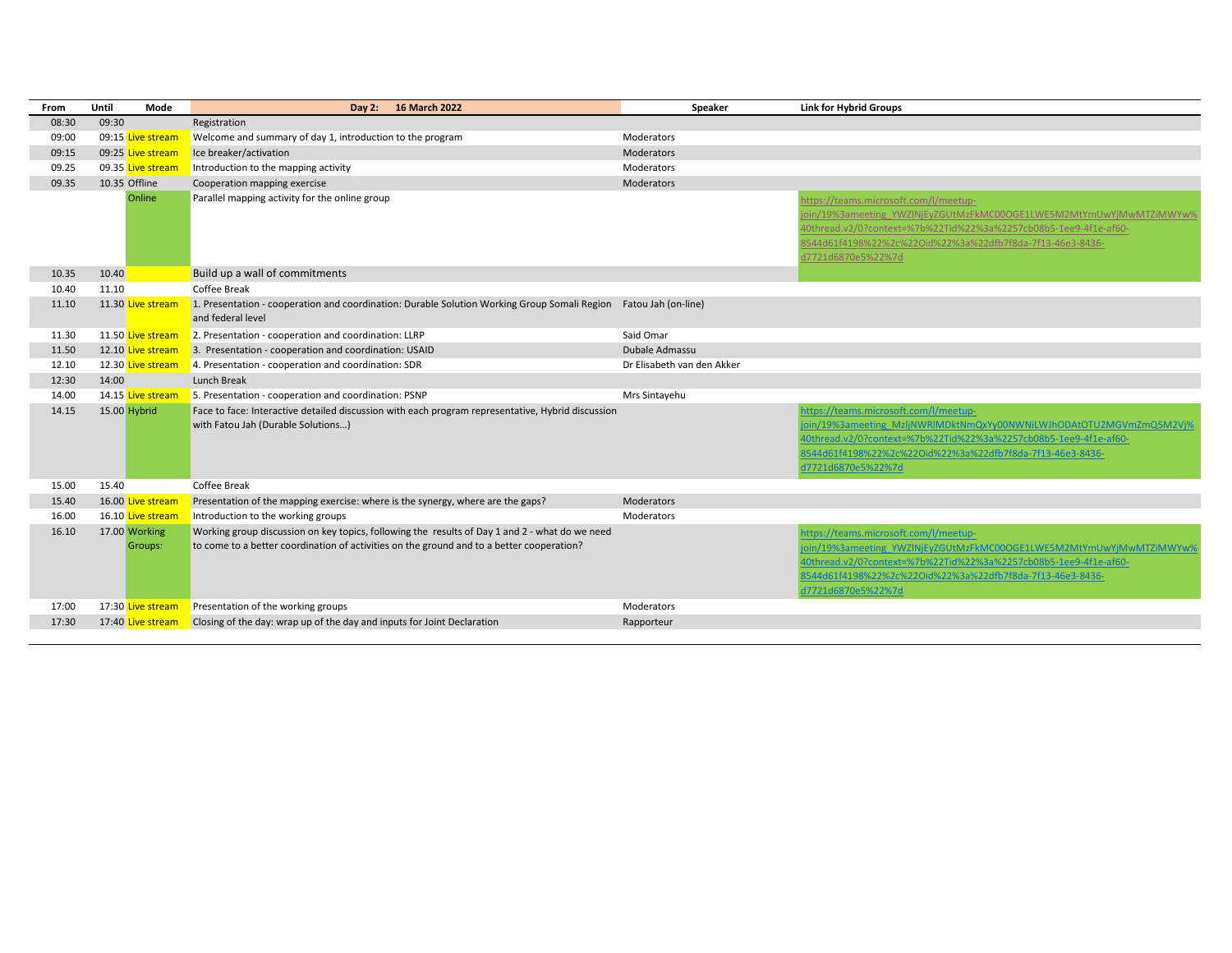| From    | Until | Mode              | Day 3: 17 March 2022                                                                                                                                                                                    | Speaker                                                  | <b>Link for Hybrid Groups</b>                                                                                                                                                                                                                                      |
|---------|-------|-------------------|---------------------------------------------------------------------------------------------------------------------------------------------------------------------------------------------------------|----------------------------------------------------------|--------------------------------------------------------------------------------------------------------------------------------------------------------------------------------------------------------------------------------------------------------------------|
| 08:30   | 09:30 |                   | Registration                                                                                                                                                                                            |                                                          |                                                                                                                                                                                                                                                                    |
| 09:00   |       | 09:15 Live stream | Welcome and summary of day 1 and 2 (main points), introduction to the program                                                                                                                           | Moderators                                               |                                                                                                                                                                                                                                                                    |
| 09:15   |       | 09:30 Live stream | Capacity building matters in many ways                                                                                                                                                                  | Dr Elias Abdullahi, Vice-President Jigjija<br>University |                                                                                                                                                                                                                                                                    |
| 09:30   |       | 09:45 Live stream | Creating employment opportunities with capacity building                                                                                                                                                | Mr Abdu Hassan, Deputy Bureau Head<br>TVET, Afar         |                                                                                                                                                                                                                                                                    |
| 09:45   |       | 10:15 Live stream | Encouraging directions: vocational trainings against tuition fee                                                                                                                                        | all three TVETs (Adadale, Gode,<br>Gewane)               |                                                                                                                                                                                                                                                                    |
| 10:15   |       | 10:30 Live stream | Interim conclusion: Where are we? What are bottlenecks in educational programming?                                                                                                                      | Moderators                                               |                                                                                                                                                                                                                                                                    |
| 10:30   | 11:00 |                   | <b>Coffee Break</b>                                                                                                                                                                                     |                                                          |                                                                                                                                                                                                                                                                    |
| 11:00   |       | 11:15 Live stream | Way forward for the universities - Introducing the University Program - engaging with partners                                                                                                          | combined presentation of lowland<br>universities         |                                                                                                                                                                                                                                                                    |
| 11:15   |       | 11:30 Live stream | Introduction to the working groups                                                                                                                                                                      | Moderators                                               |                                                                                                                                                                                                                                                                    |
| 11:30   | 12:30 |                   | Working groups: building an educational program for the lowlands                                                                                                                                        |                                                          |                                                                                                                                                                                                                                                                    |
|         |       |                   | (1) how to build up sustainable TVET courses?                                                                                                                                                           |                                                          |                                                                                                                                                                                                                                                                    |
|         |       |                   | (2) up-scaling/integrating role of universities                                                                                                                                                         |                                                          |                                                                                                                                                                                                                                                                    |
|         |       |                   | (3) which support is needed to build quality education                                                                                                                                                  |                                                          |                                                                                                                                                                                                                                                                    |
|         |       | Hybrid            | (4) how to build overall coordinated educational program with stakeholders (Hybrid)                                                                                                                     |                                                          | https://teams.microsoft.com/l/meetup-<br>oin/19%3ameeting Mjc3YmM0ZGMtZDdlNC00YzUyLWFjZmMtZTE5YjIzZDM5ZGVm%40th<br>read.v2/0?context=%7b%22Tid%22%3a%2257cb08b5-1ee9-4f1e-af60-<br>8544d61f4198%22%2c%22Oid%22%3a%22dfb7f8da-7f13-46e3-8436-<br>d7721d6870e5%22%7d |
| 12:30   | 14:00 |                   | Lunch Break                                                                                                                                                                                             |                                                          |                                                                                                                                                                                                                                                                    |
| 14:00   |       | 14:15 Live stream | Introduction to afternoon agenda including elevator talks on the stands                                                                                                                                 | Moderators                                               |                                                                                                                                                                                                                                                                    |
| 14:15   |       | 14:45 Live stream | Presentations from the working groups                                                                                                                                                                   |                                                          |                                                                                                                                                                                                                                                                    |
| 14:45   |       | 16:00 Live stream | Panel discussion followed by plenary discussion: How to realize better cooperation and<br>coordination in educational programming for lowlands? What could capacity development add?<br>Where to start? |                                                          |                                                                                                                                                                                                                                                                    |
| 16:00   | 16:30 |                   | Coffee break                                                                                                                                                                                            |                                                          |                                                                                                                                                                                                                                                                    |
| 16:30   |       | 17:00 Live stream | Signing of Joint Declaration                                                                                                                                                                            |                                                          |                                                                                                                                                                                                                                                                    |
| 17:30   |       | 17:40 Live stream | Closure of the conference and way forward                                                                                                                                                               | State Minister and Dr Elisabeth van den<br>Akker         |                                                                                                                                                                                                                                                                    |
| Evening |       |                   | Special dinner                                                                                                                                                                                          |                                                          |                                                                                                                                                                                                                                                                    |